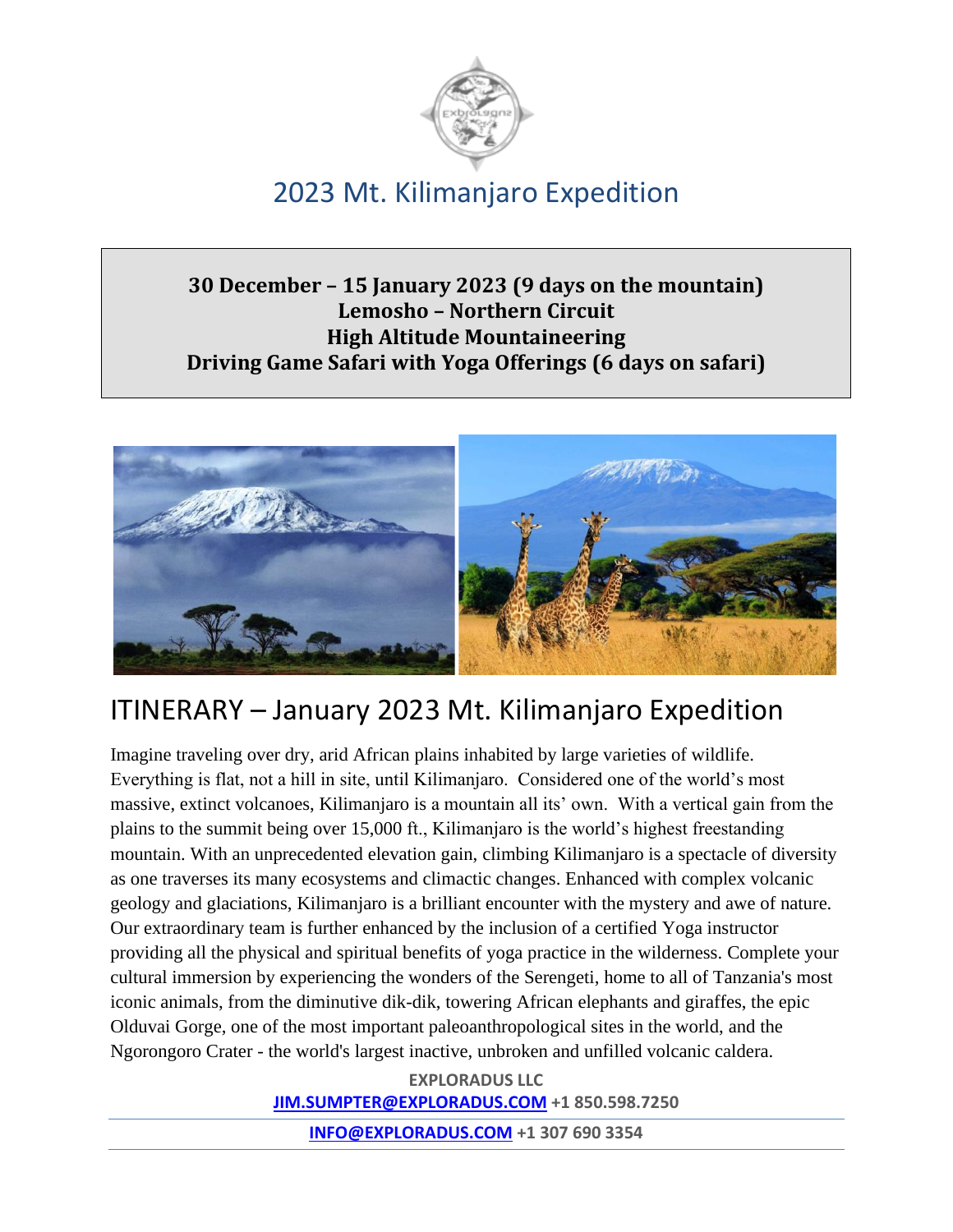

We will follow the Lemosho Route to the summit, one of the least travelled routes on Kilimanjaro. It is also the longest route at 90 km, allowing the team a good chance to fully acclimatize.

#### **Yoga Offerings - in addition to our climb and safari:**

- Post-travel (70 minute) yoga class to help relieve jet lag
- Mountain morning pre-trek sun salutations mixed with Vinyasa Flow, to include dynamic stretching with trekking poles
- Mountain afternoon post-trek yoga cool-downs, including restorative stretches with yoga straps
- Potential chair yoga in community tent during inclement weather

#### **Yoga potentially provides the following benefits:**

- **•** Improves concentration and endurance while climbing
- Builds pre-trek energy by igniting the agni (fire) in the body
- Provides cooling effects for post-trek recovery
- **EXTERGHERS** Islaments and tendons allowing for greater balance on uneven terrain
- Supports high altitude lung function, blood pressure and brain function
- Provides improved circulation to all fatigued extremities during treks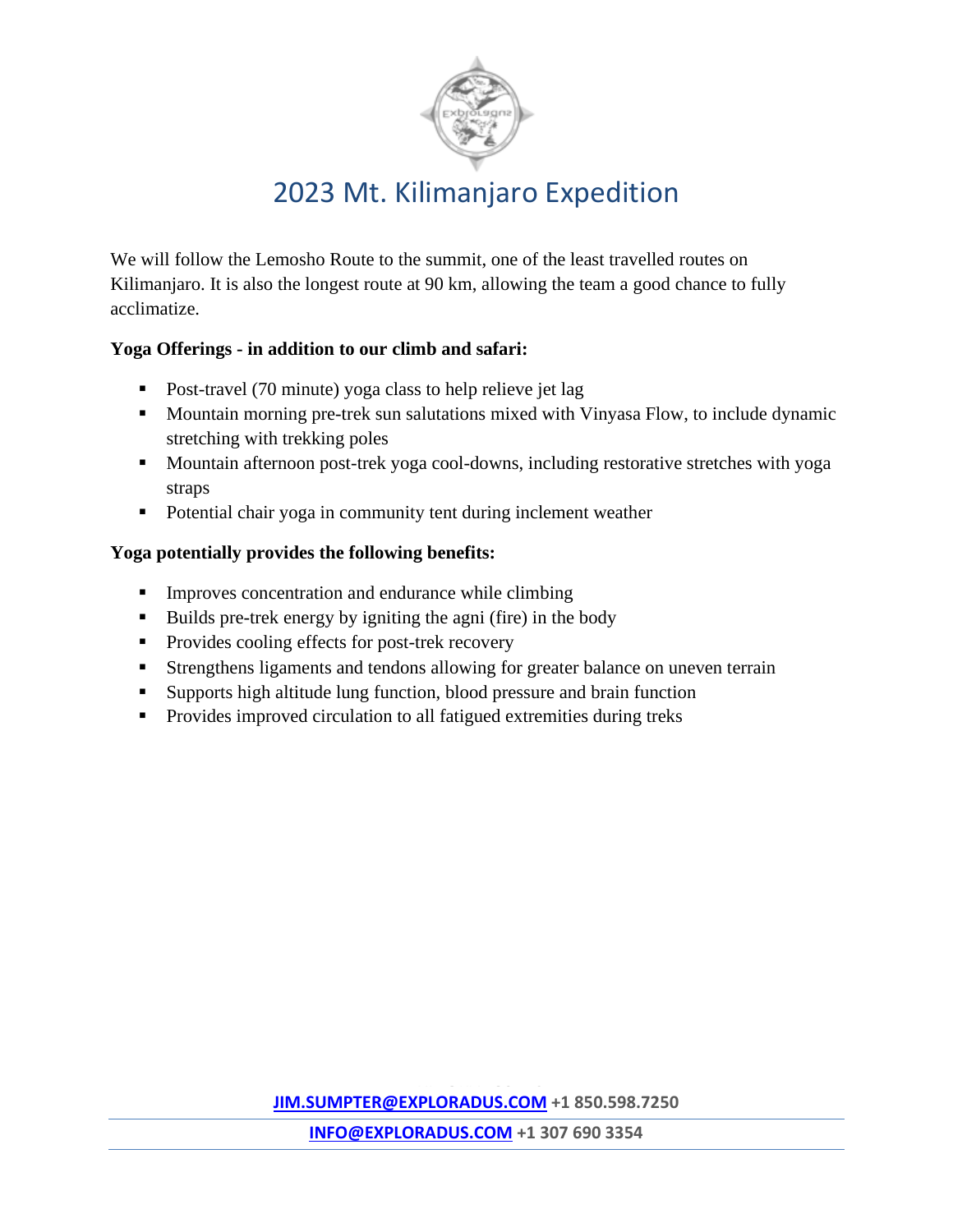

# World-renowned hosts – Your Exploradus team:

### *Expert Leadership and Impeccable Safety Record – Jim Williams*

Jim Williams has been touted as the Ernest Shackleton (a renegade Polar explorer of the 1900s) of our time. From successfully guiding the Seven Summits (the highest mountains of each of the seven continents) in under one year, summiting Everest four times, to retracing Shackleton's epic crossing of South Georgia Islands in the hazardous Antarctic, to co-leading the first Ski Expedition to the South Pole, Jim has earned a world-class reputation as an explorer and mountain guide. He was bestowed the prestigious Lowell Thomas Award by the Explorers Club in 2009.

You can read more about Jim's legendary exploits here: [Exploradus Explorations](http://exploradus.com/explorations/) and on this YouTube interview: The Risk - [Reward Equation](https://youtu.be/rG2GYorFdgw)

### *Wilderness Leadership from Solider to Explorer - Jim Sumpter*

Jim Sumpter has over 25 years expedition experience across 4 continents, both leading and guiding in remote and global locales including: Africa, Asia, Central America, and South America. He has led multiple teams to the summit of Mt. Kilimanjaro. Following years training and deploying elite Army recon teams across foreign deployments, Jim embarked on his civilian pursuit of exploration and discovery. He is a Certified Wilderness Instructor for the Professional Association of Wilderness Guides (PAWGI) in South and Central America. Jim also offers numerous military qualifications in combat leadership, advanced warfare and combat medical training. He is a member of the Explorers Club.

#### *International Yoga Teacher - Kristi Paxton*

Kristi Paxton is a registered yoga teacher (RYT - 500 hours) with a truly global background. Her initial yoga instructor training (RYT – 200 hours) began in 2011 in Florida with a certification in Vinyasa Flow Yoga. Following a global passion for adventure and a desire for an advanced anatomy-based yoga teacher training, Kristi took her Yoga studies internationally in 2013 with Yoga Medicine. This Global community of teachers trains in the fusion of science and research with traditional practices and experience. Kristi serves as the Yoga Instructor for Team Exploradus and is a multiple summiteer of Mt. Kilimanjaro.

Her additional certifications include SUP Yoga Instructor, BogaFit Master Trainer, and Sound Healer.

**EXPLORADUS LLC [JIM.SUMPTER@EXPLORADUS.COM](mailto:JIM.sumpter@exploradud.COM) +1 850.598.7250**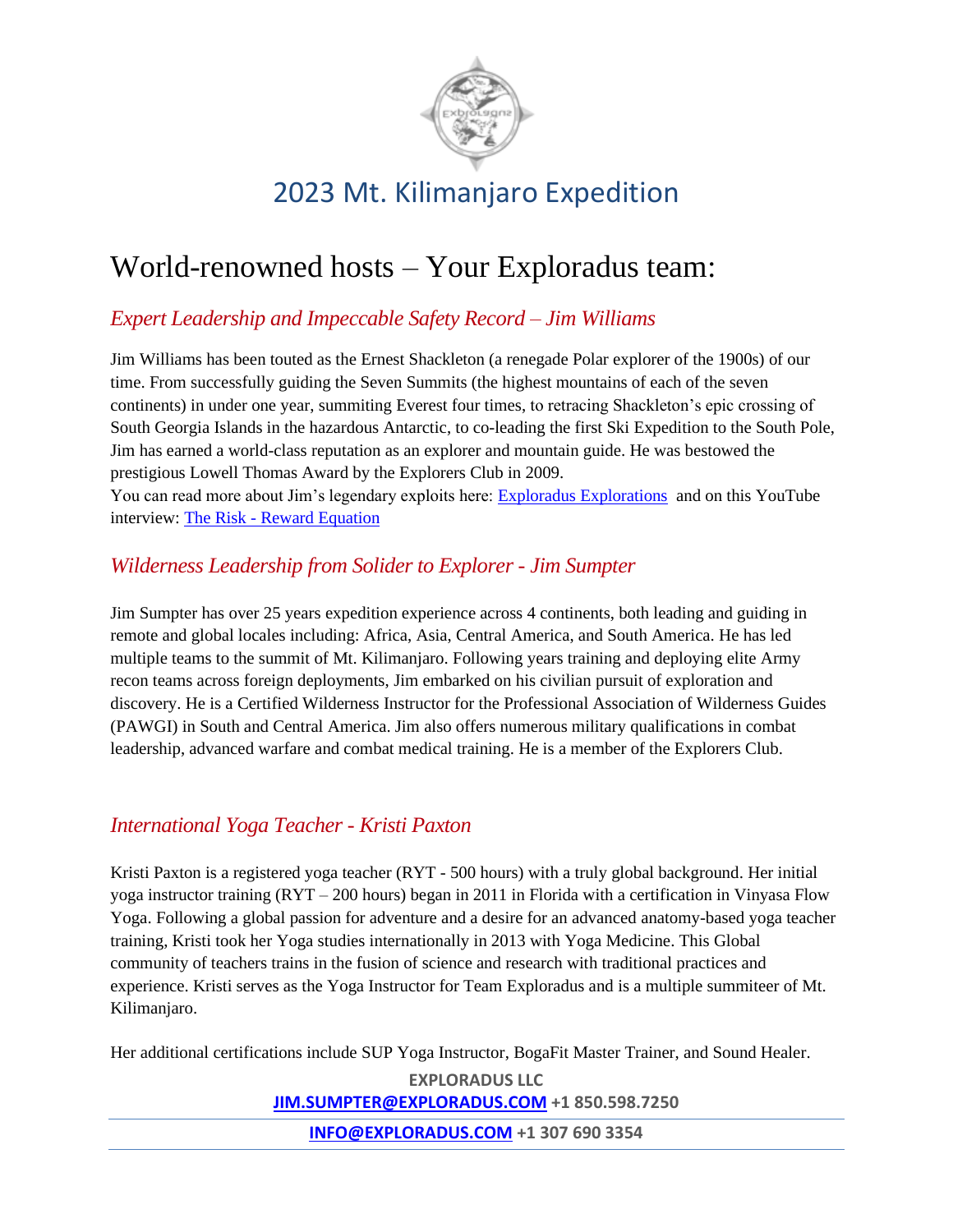

## **Proposed Itinerary:**

**Day Date Description of Services**

#### **0 29 December 2022 Depart USA for JRO Airport**

International flights into JRO – Kilimanjaro International Airport are: Delta/KLM via Amsterdam, Qatar Airways via Doha, Ethiopian Airways via Addis Ababa and more. International air tickets are not included in the cost.

#### **1 30 December 2022 Arrival, Pick up and transfer to Africa Amini Lodge**

Evening arrivals. Driver will meet you upon clearing customs to take you to the Africa Amini Lodge, nestled between Mount Meru and Mount Kilimanjaro. [Africa Amini Life Lodge](https://africaaminilife.com/en)

**2 31 December 2022** Rest and recover from jetlag. Morning Yoga session. Team briefing with local guides. Review packing and weigh in – trek duffle needs to be 20 pounds or less. Maasai cultural activities. Evening dinner and New Year's Eve celebration.

**3 1 January 2023 Climb begins at Lemosho Gate (2600 meters above sea-level)**

HAPPY NEW YEAR 2023! Today we have an early breakfast and drive along the western slopes of Kilimanjaro to the Londorossi Park gate for registration. Another short drive takes us to the Lemosho starting point. Here we meet the crew and after a brief introduction and a picnic lunch we set off for a 3 to 4-hour uphill hike to the Mti Kubwa (Giant Forest) Camp at 2650m. This will be the first night in the tents that will be our homes for the next week.

**4 2 January 2023 Hike to Shira Hut Camp 1 (3200 meters above sea level)**

Today we start the New Year early. We begin our uphill climb 4 to 5 hour ascend of about 600m ahead of us. We leave the forest after an hour. The trail gradually steepens and gets to the giant heather moorland zone. After 2 more hours of climbing up the "elephants' rump" we reach the Shira Plateau where we reach camp for lunch. An afternoon yoga offering is possible. Camp at Shira Hut Camp 1 is at 3200m. The crew has the tents pitched and serve a delicious lunch and dinner.

> **EXPLORADUS LLC [JIM.SUMPTER@EXPLORADUS.COM](mailto:JIM.sumpter@exploradud.COM) +1 850.598.7250**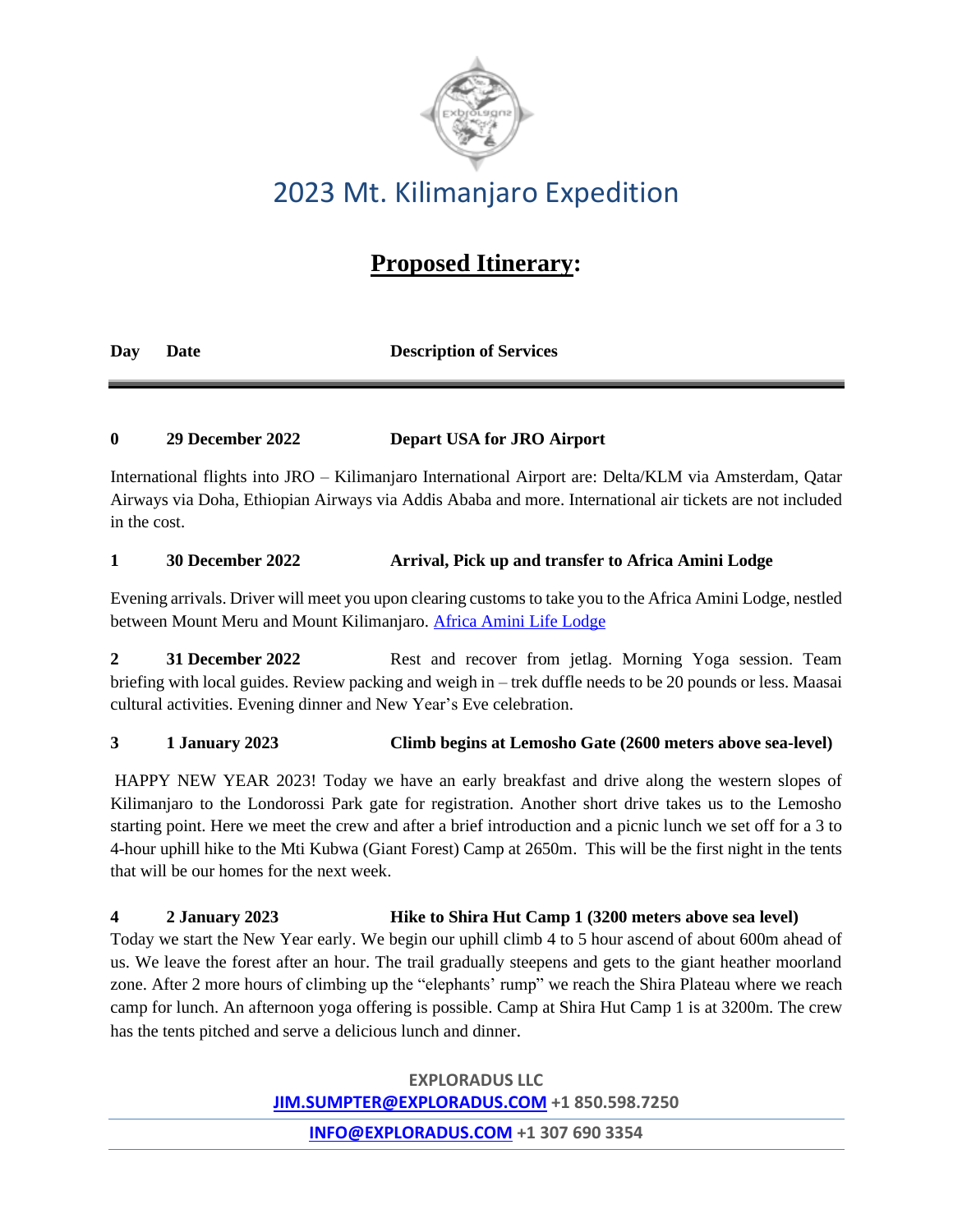

**Day Date Description of Services**

#### **5 3 January 2023 Hike to Shira Hut Camp 2 (3800 meters) Klute Peak option**

Today we will continue our gentle climb ascending another 600m to the upper edge of the Shira Plateau to Shira Camp 2. This slow pace will help us build a base for acclimatization. There will be an option to climb Klute Peak for a spectacular view and some extra walking Yoga offering to include sun salutations with guided pranayama techniques for continued acclimation. Camp will be in tents.

#### **6 4 January 2023 Hike to Moir Hut (4250 meters)**

Today after breakfast we continue hiking towards the Lava Tower Hut but branch off about halfway towards Shark Tooth and Moir Hut just below the Lent Group. The hike takes about 6 hours. Post-trek yoga offering to include rejuvenating Yin-style asana. The route offers excellent views over the Shira Plateau and the Arrow Glacier above. From the Moir hut where we set camp, we will take an acclimatization hike to view the plains of Amboseli in Kenya to the north. On a clear day, one might see as far as Mt. Kenya, 300 km away. Dinner and overnight stay will once again be in tents.

#### **7 5 January 2023 Hike to Bofu Camp**

Today again we have a long walk ahead of us. After breakfast we continue hiking along the Northern Circuit route with the Northern Ice Fields simmering above us. Soon Mawenzi, the second oldest of the three Kilimanjaro calderas appears. The walk takes us past the only water source along the route, the Bofu camp. We should arrive for lunch and have plenty of time to rest and acclimatize. Yoga offering to include Vinyasa-style sequencing with pranayama. We will be in our tents. This is a spectacular camp with stunning views from our perch on the northern side of Kilimanjaro.

#### **8 6 January 2023 Hike to 3rd Cave Camp (3900 meters)**

Today is another short day that we will use to acclimatize. The walk takes us around to the 3rd Cave Camp on the northeastern slope of Kilimanjaro. We should arrive in time for lunch. Yoga offering to include Vinyasa-style sequencing with pranayama. Camp in tents. From this camp we will begin our climb of Uruhu peak on Kilimanjaro over the next 2 days.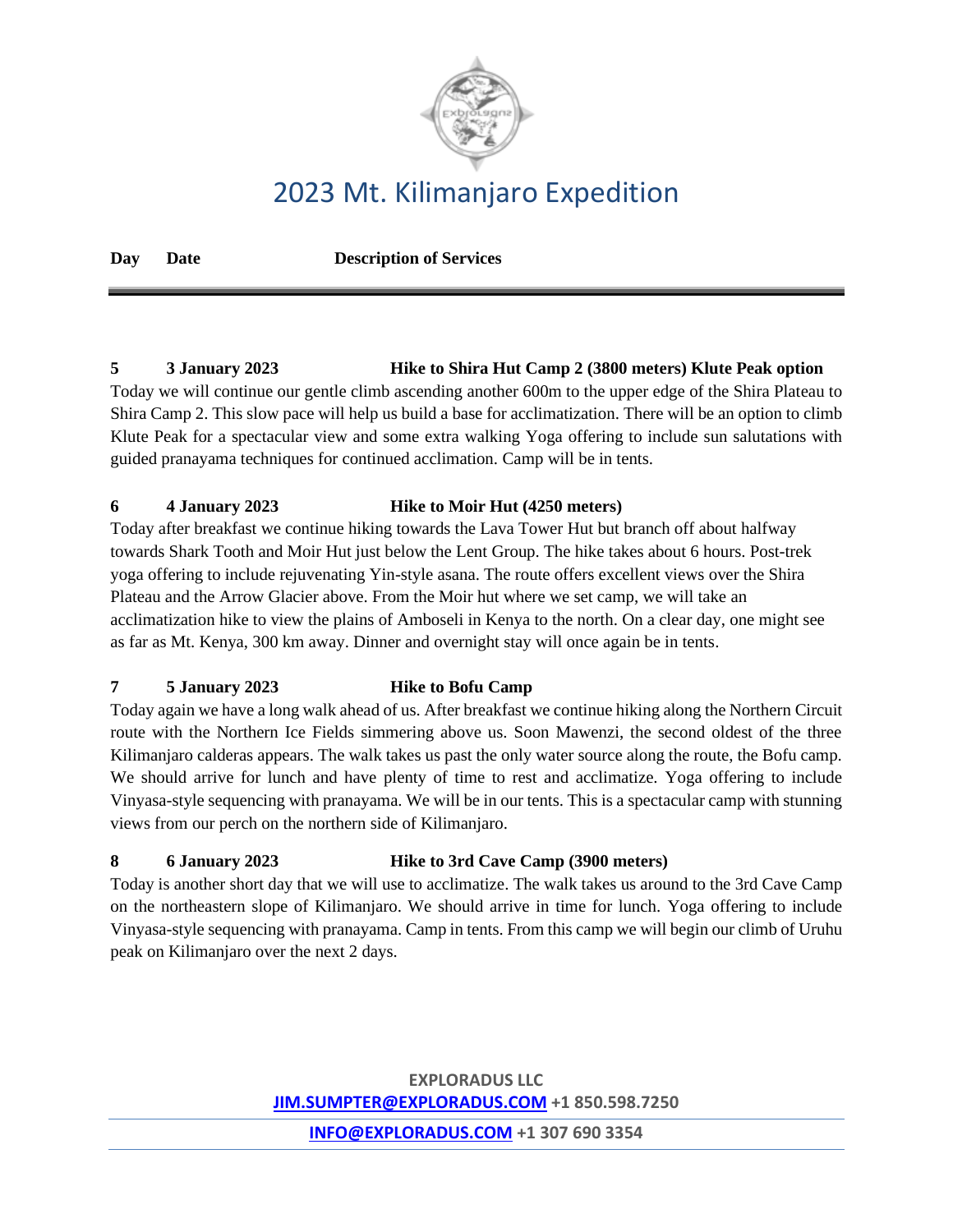

**Day Date Description of Services**

#### **9 7 January 2023 Hike to School Hut (4750 meters)**

Today we have an 8 km uphill hike before us. Due to the altitude, it takes us 4 to 5 hours. The views are spectacular as we walk through the rocky moonlike landscapes. This path leads to the School Hut, which is our base for the summit ascent. In the afternoon, we relax and watch the cloud formations below us. We offer an easy Yoga-Nidra offering to relax the body and mind for the upcoming challenge. An early dinner and sleep before sunset are necessary in preparation for the next day's early and challenging summit climb.

#### **10 8 January 2023 Summit Day/ Ascend Uhuru (5895 meters)**

After a short night and a hot drink, the final ascent starts about midnight. The path gradually gets steeper, taking us to the Gillman's point (5685m) where we can watch the sunrise over the Mawenzi Peaks and the magnificent Northern Ice Fields. After a short break, we proceed along the crater rim to the Uhuru Summit Peak (5895m), reaching there at about 8:30 am. After the summit photo, we descend through Stella point to the Millennial camp for a hot lunch. A final 3-hour descent takes us to Mweka hut where we spend the night in tents. (No Yoga offering on this day)

#### **11 9 January 2023 Descend to Mweka gate, transfer to Arusha, Kibo Palace Hotel**

At breakfast we share our summit experiences with our entire team once more, as we feel humbled by the Kibo Crater towering above us. We will prepare to say good-bye to our wonderful staff as the climb will end by the time we reach the gate. After a good-bye dance and thank-you, we start our final descent (3 to 4 hours) to Mweka gate (1400m). Here we are awarded our well-deserved certificates of achievement. Our drivers will be waiting to take us to a tasty final lunch, well-deserved beers and gift shopping. We will continue to Arusha for a celebratory dinner and an overnight stay in comfort and the delight of a hot shower at [Africa Amini Life Lodge](https://africaaminilife.com/en) (No Yoga offering on this day)

### **\*\*\***END OF KILIMANJARO CLIMB\*\*\*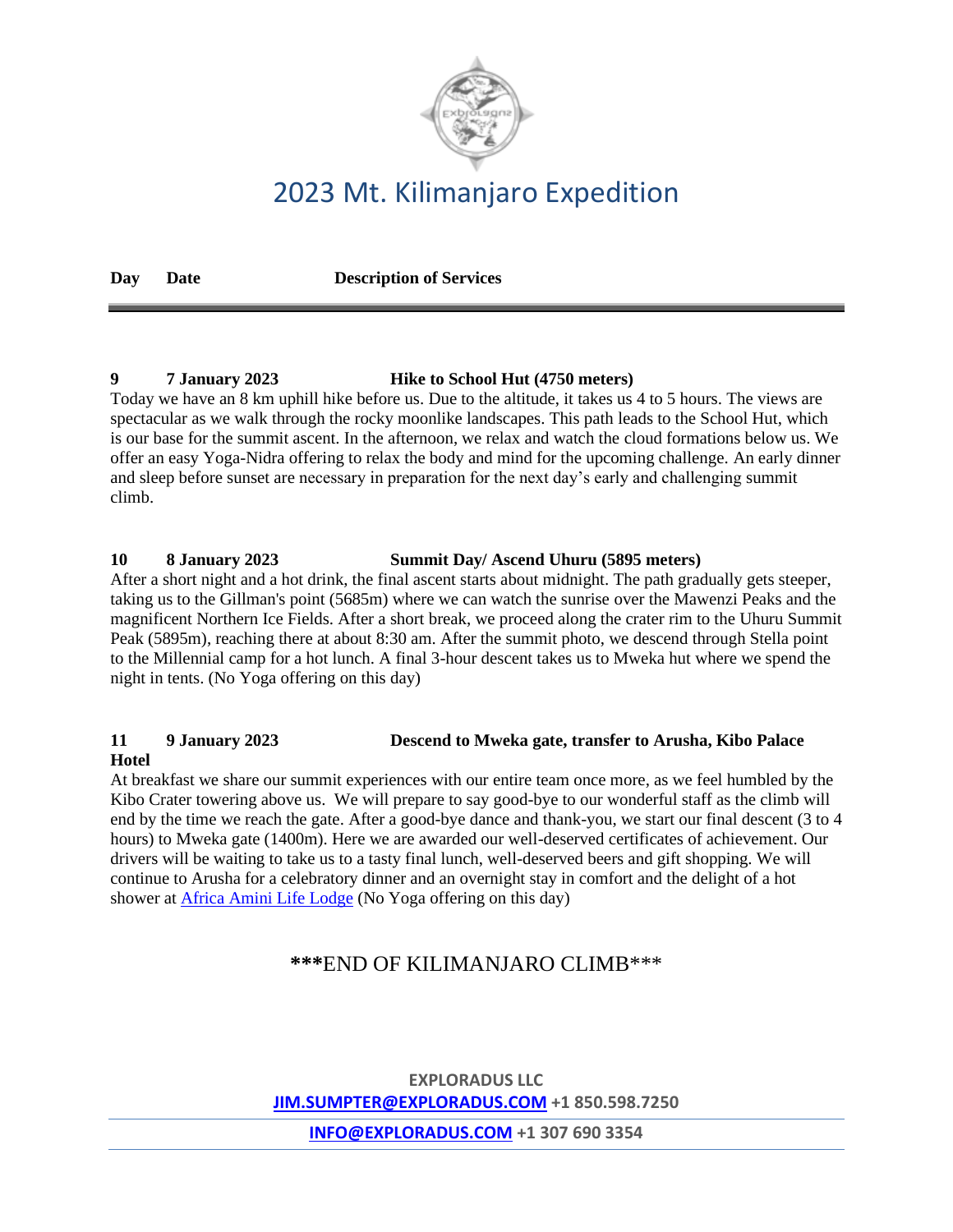

**Day Date Description of Services**

### **\*\*\*GAME DRIVE AND SAFARI\*\*\***

#### **12 10 January 2023 Safari Adventures Begin – Serengeti**

Today is a leisurely start. Following our breakfast, we will begin our Safari Adventures with a flight from Arusha to the Tanzanian Serengeti. After a short flight, we arrive at the Acacia Migration Camp in the Serengeti, an intimate migration camp located in the Kogatende area: [Acacia Migration Camp -](https://serengetiacaciacamps.com/acacia-migration-camp/) Serengeti. This is a semi-permanent mobile tented camp is perfect for anticipating movements of the great migration. After exploring the site, relaxation follows with cold drinks and snacks, before settling in for a delicious dinner.

#### **13 11 January 2023 Safari Adventures – Serengeti**

We depart after breakfast and head for a full day of game drives in the Serengeti. We will spend the entire day in Safari Jeeps, as we begin looking for the "Big 5" safari animals. We will end the full days game drive back at Acacia Migration Camp, with a relaxing evening and African dinner.

#### **14 12 January 2023 Safari Adventures – Northern Serengeti**

Our safari adventures continue with a morning departure from the Acacia Migration Camp. We drive in our safari jeeps to the Northern Serengeti, where we enjoy a boxed lunch while continuing our game drive in new areas. At the end of our day, we arrive at the Mbugani Migration Camp, another spectacular, mobile migration camp that follows the great migration of the Wildebeest[: Mbugani](https://mbuganicamps.com/camps/migration-camp.html)  [Migration Camp](https://mbuganicamps.com/camps/migration-camp.html)

#### **15 13 January 2023 Safari Adventures – Olduvai Gorge**

Our safari adventures continue with a departure from the Mbugani Camp via a jeep drive to the Olduvai Gorge – a world heritage site. Here we explore the area where the Leakey's discovered some of the world's oldest evidence of human evolution. Departing in the afternoon, we travel towards the Ngorongoro Crater and spend the night at an incredible lodge on the crater rim, the Serena Lodge: [Serena Hotels Ngorongoro Crater](https://www.serenahotels.com/ngorongoro)

> **EXPLORADUS LLC [JIM.SUMPTER@EXPLORADUS.COM](mailto:JIM.sumpter@exploradud.COM) +1 850.598.7250**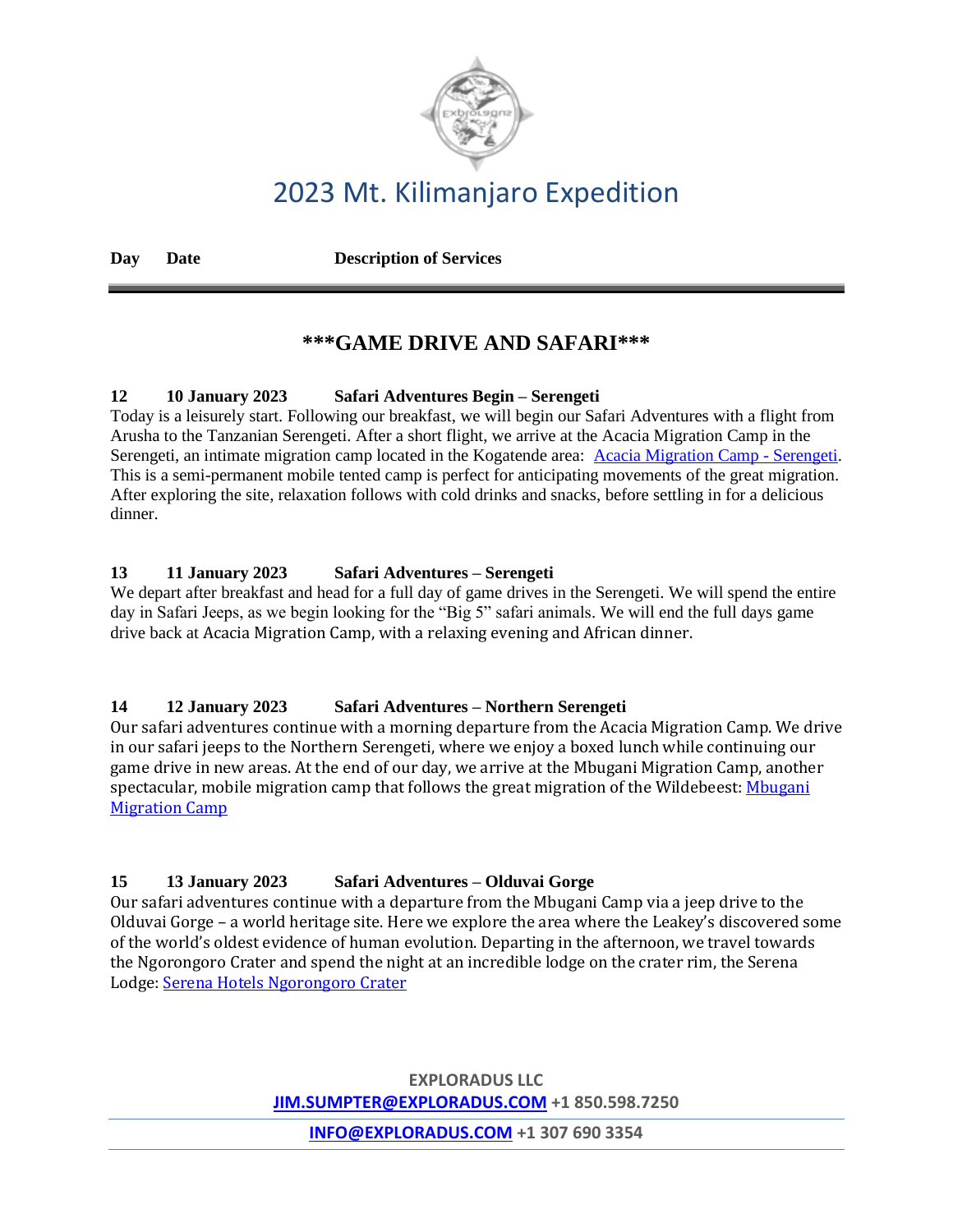

#### **16 14 January 2023 Safari Adventures – Ngorongoro Crater**

Our safari adventures today continue with a game drive to another world heritage-site, the Ngorongoro Crater. A crater tour includes a packed lunch. Departing the crater, we will head to a Maasai Boma (village) to be welcomed with a traditional dance and explanation of life as a Maasai. We will visit the local village school, and then arrive at the Bougainvillea Lodge: [Bougainvillea Lodge](http://www.bougainvilleagroup.com/)

#### **17 15 January 2023 Travel back to Arusha and JRO airport**

We sadly leave the wonderful staff and beautiful gardens of the Bougainvillea for a morning return trip to Arusha. Once in Arusha, we arrive at the Kilimanjaro International Airport to begin our journeys home.

\*\*\*END OF SERVICES\*\*\*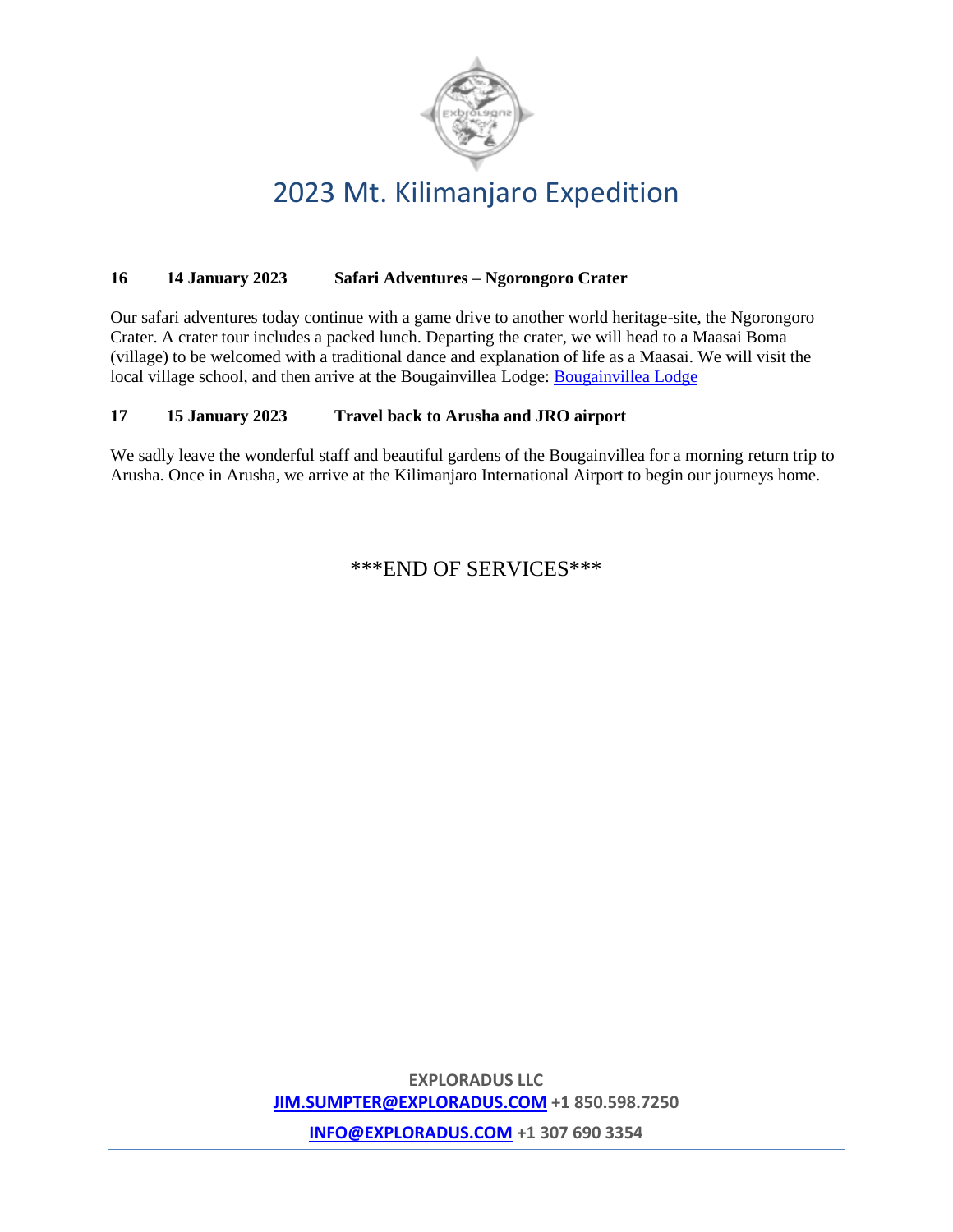

## **GENERAL INFORMATION**

### Itinerary Information:

This itinerary is designed only as a guideline, to give you an idea of what you can expect on the Lemosho – Northern Circuit Kilimanjaro Traverse organized by Exploradus LLC. Inherent in international exploration, there are many things that may happen on this journey that are beyond our control. There may be flight cancellations, overbooking of hotels and airplanes, changes in weather, local problems unique to the countries you are visiting, and many other unimaginable surprises that are a part of international travel and the alpine environment on the mountain. At Exploradus, we will do our best to prevent, but are not responsible for, such occurrences. Details of the itinerary may change for reasons beyond our control; any changes or alterations to the above itinerary, which result in additional charges, will be the direct responsibility of the members of the trip. Exploradus and its representatives are not responsible for any extra charges for services that are not described in this itinerary.

Note: This is a mountaineering expedition to high altitudes. All members need to be aware that a climbing traverse of Kilimanjaro is challenging and difficult due to altitude, sudden weather changes, and variable conditions caused by such changes. Every member assumes the risk of exposure to illnesses associated with high altitude mountaineering. In the event of illness, decisions to continue on the climb will be up to the Expedition Leader and not up to the members. The Expedition Leader may or may not participate in any summit attempt. Clients may NOT be permitted to attempt the summit without the presence of the Local Lead Guide. They assume all risks of accident, injury, or death.

## Conditioning:

A well-thought-out conditioning program with a planned rest for 3 to 5 days before departure seems to work for most people. At 5985 meters, Kilimanjaro is an endurance-demanding alpine climb. Some experience at high altitude is important for you to fully realize the difficulties to be encountered.

> **EXPLORADUS LLC [JIM.SUMPTER@EXPLORADUS.COM](mailto:JIM.sumpter@exploradud.COM) +1 850.598.7250**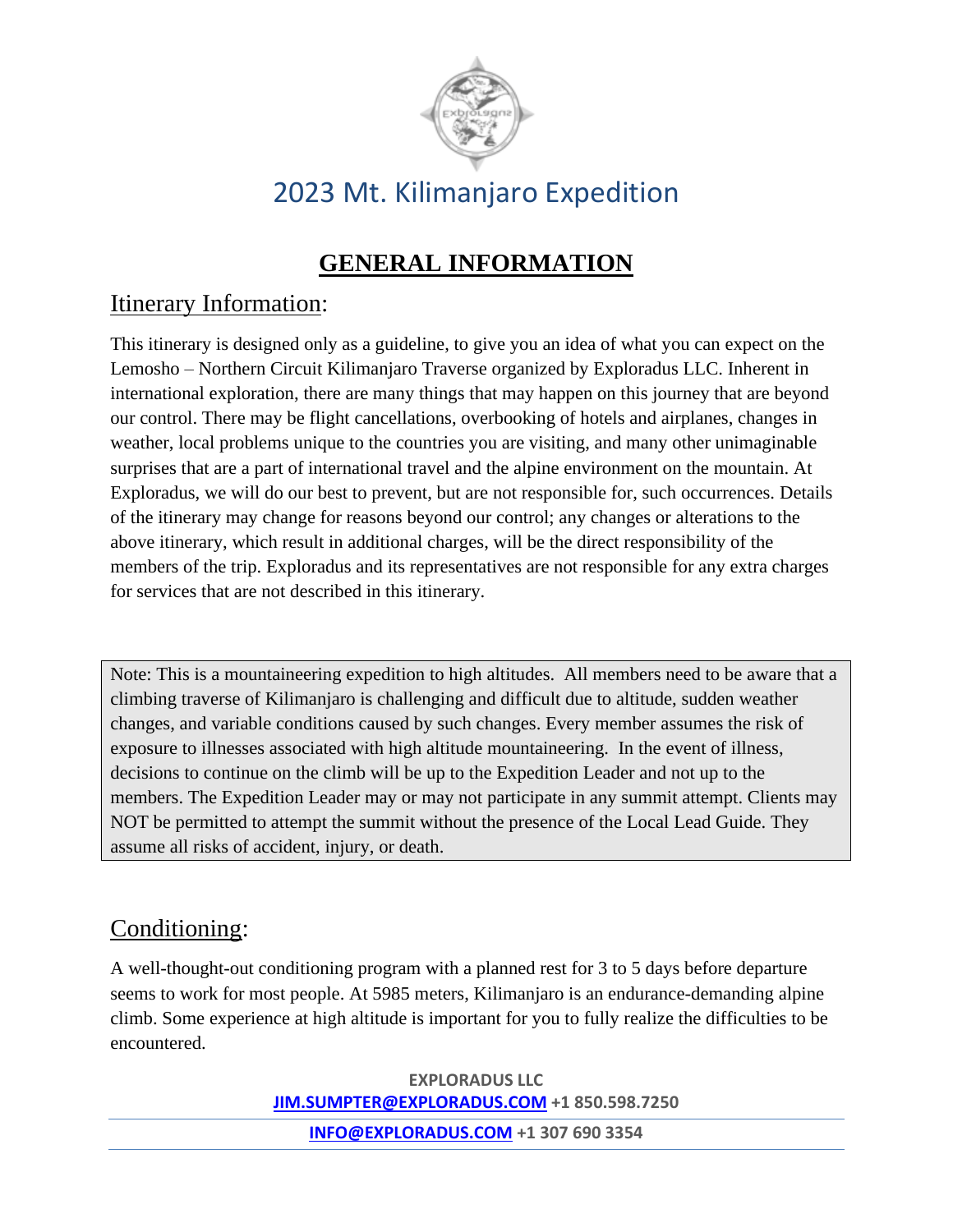

## **GENERAL INFORMATION**

## Yoga Supplemental Information

#### **Yoga Offerings terms of value:**

- Vinyasa breath synchronized movement
- $\blacksquare$  Asana yoga posture or pose
- $\blacksquare$  Pryanama breath work techniques
- Sun Salutations series of movements to warm up the body for asana and activities
- $\blacksquare$  Yoga Nidra –
- **•** Crystal Chakra singing bowls/tuning forks –

Chakra crystal singing bowls offer a wealth of benefits- from physical healing to deep relaxation, to conscious acceleration. Sound waves are a form of kinetic energy that can move or dispel blockages in the body & promote balance. Crystal singing bowls generate energy & restore the electromagnetic field

A tuning fork is an acoustic resonator that resonates at a certain pitch or tone when activated. Benefits include pain relief, stress relief, relaxation, reduction of inflammation, balanced nervous system, improved mental clarity & concentration, increased physical energy, accelerated healing & sports performance, left and right brain balance

Tuning forks also take us out of the sympathetic (fight or flight) mode & put us into the parasympathetic (healing, rest and digest) mode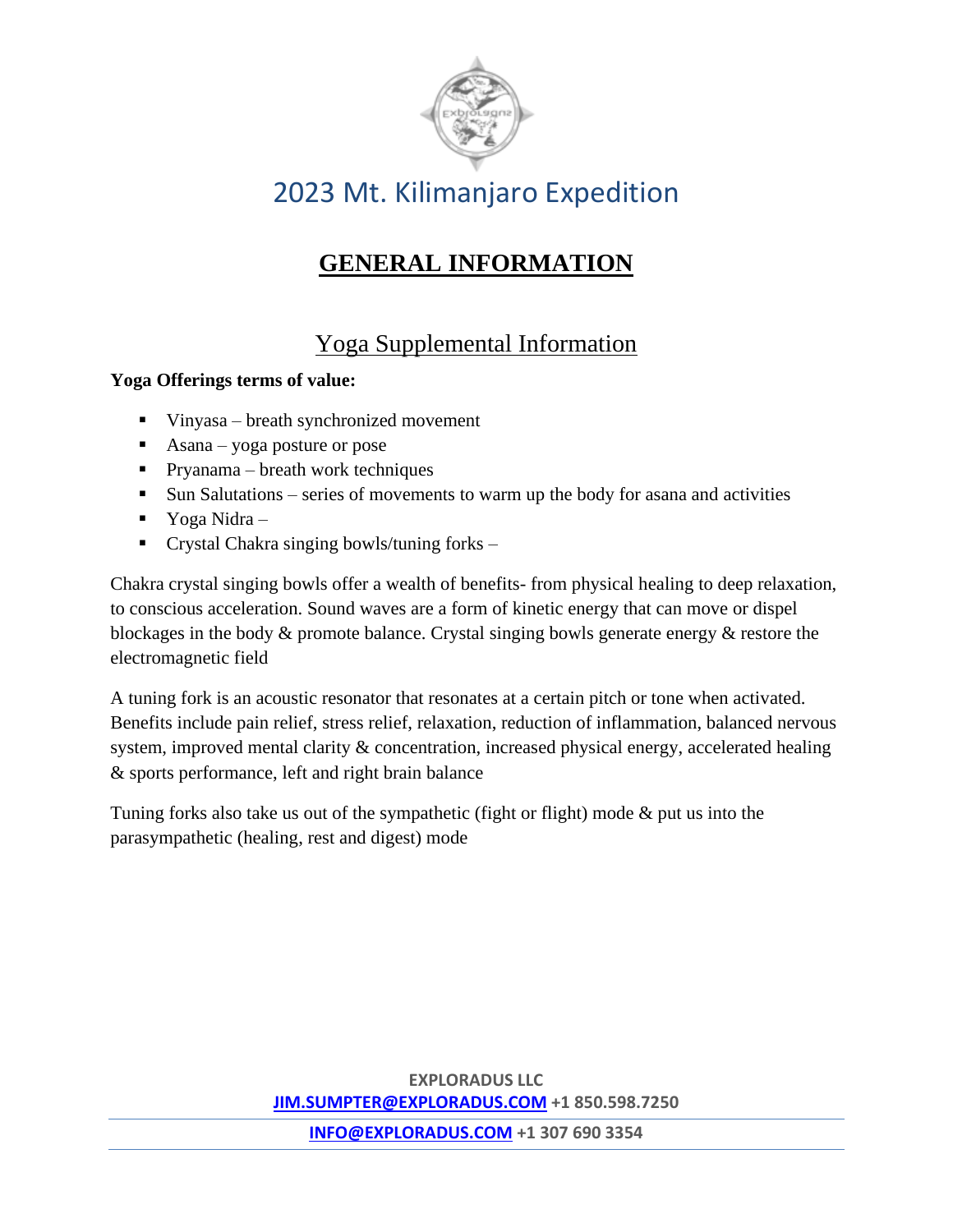

## **GENERAL INFORMATION**

## Services included:

- Africa Amini Lodge
- Acacia Migration Camp
- Mbugani Migration Camp
- Serena Lodge at Ngorongoro Crater
- Bougainvillea Lodge
- Airport transfers to and from Kilimanjaro International Airport JRO
- Transportation to and from Kilimanjaro and safari including air tickets to Serengeti
- Park fees, and climbing permits
- All food in camps on climb
- All food on the safaris and upon arrival at Africa Amini Lodge
- Satellite communication for emergency use
- Tents, stoves, and mountain equipment (non-personal)
- Local mountain staff; porters, cooks, and English-speaking guides
- Kilimanjaro climbing staff tips only

### Services not included:

- International airfare
- Tanzania visas
- Meals while traveling and in cities in Tanzania
- Personal expenses: laundry, telephone, drinks and shopping
- Personal equipment including gear rentals
- Trip Insurance (cancellation and medical) HIGHLY RECOMMENDED
- Local, drivers, staff, and guides tips
- Contribution to local villages and education funds
- Guides tips

#### **EXPLORADUS LLC**

**[JIM.SUMPTER@EXPLORADUS.COM](mailto:JIM.sumpter@exploradud.COM) +1 850.598.7250**